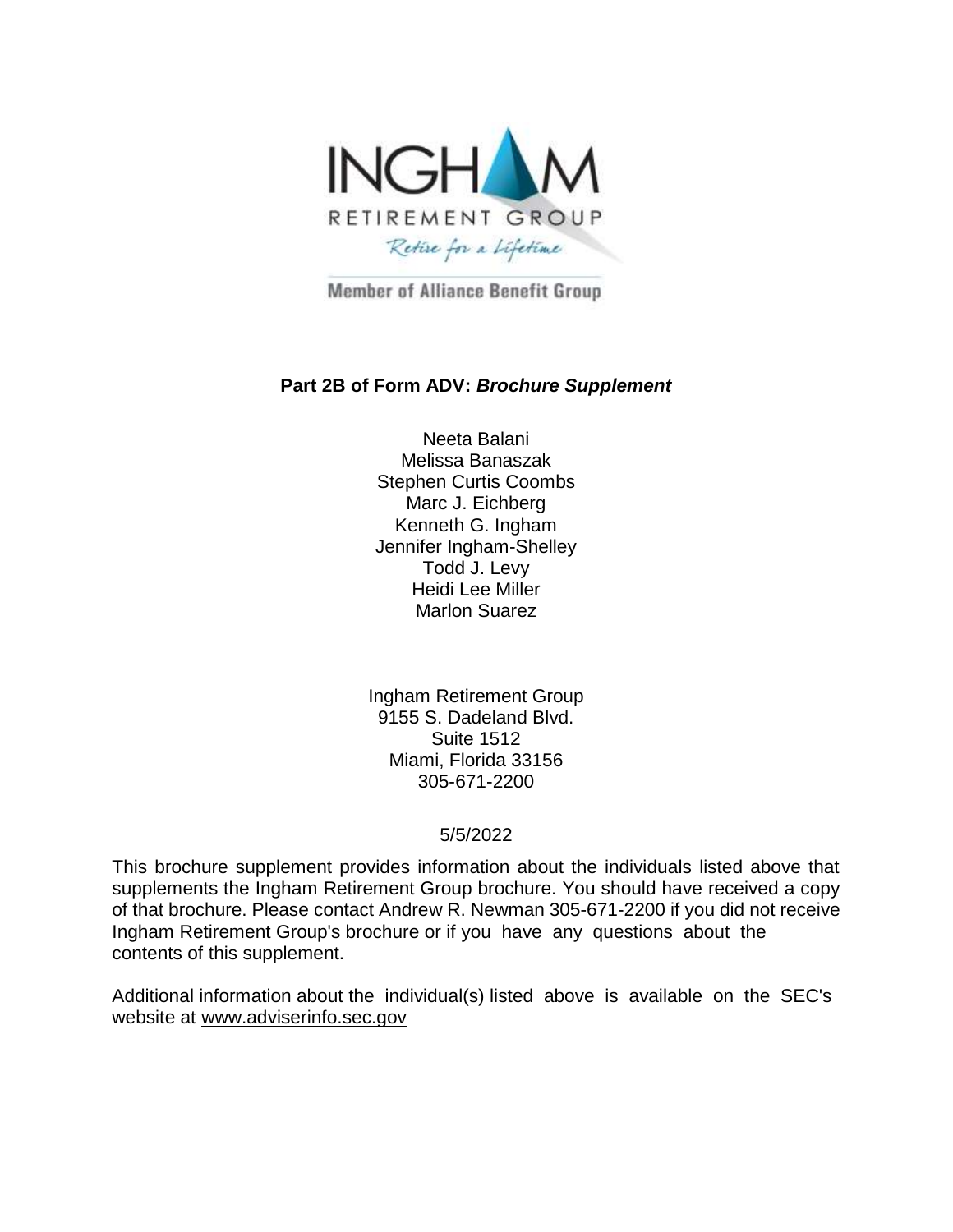### **Neeta Balani, Miami, FL**

# **Item 2 Educational Background and Business Experience**

     **Full Legal Name:** Neeta Balani          **Born:** 1978

### **Education**

- Ness Wadia College of Commerce; Bachelor of Business Administration; 1998
- Symbiosis Institute of Management; Post Graduate Diploma in Public Relations; 1999
- University of Pune; Master of Business Administration; 2002

#### **Business Experience**

• Northern Trust (Assignment through Brickell Personnel); Investment Associate; from 2006 to 2007

- 1st Discount Brokerage, Inc.; Portfolio Analyst; from 2008 to 2010
- US Trust, Bank of America; Portfolio Manager Associate; from 2010 to 2011
- Sun Creek Holdings, LLC; Financial Advisor; from 2015 to 2019
- Ingham Retirement Group, Senior Analyst/ Investment Advisor Rep.; 2019 to Present

### **Designations**

Neeta Balani has earned the following designation(s) and is in good standing with the granting authority:

• Chartered Financial Analyst®; CFA Institute; 2009

This designation is offered by the CFA Institute (formerly the Association for Investment Management and Research [AIMR]). To obtain the CFA® charter, candidates must successfully complete three exams and gain at least three (3) years of qualifying work experience, among other requirements. In passing these exams, candidates demonstrate their competence, integrity and extensive knowledge in accounting, ethical and professional standards, economics, portfolio management and security analysis.

#### **Item 3 Disciplinary Information**

Neeta Balani has no reportable disciplinary history.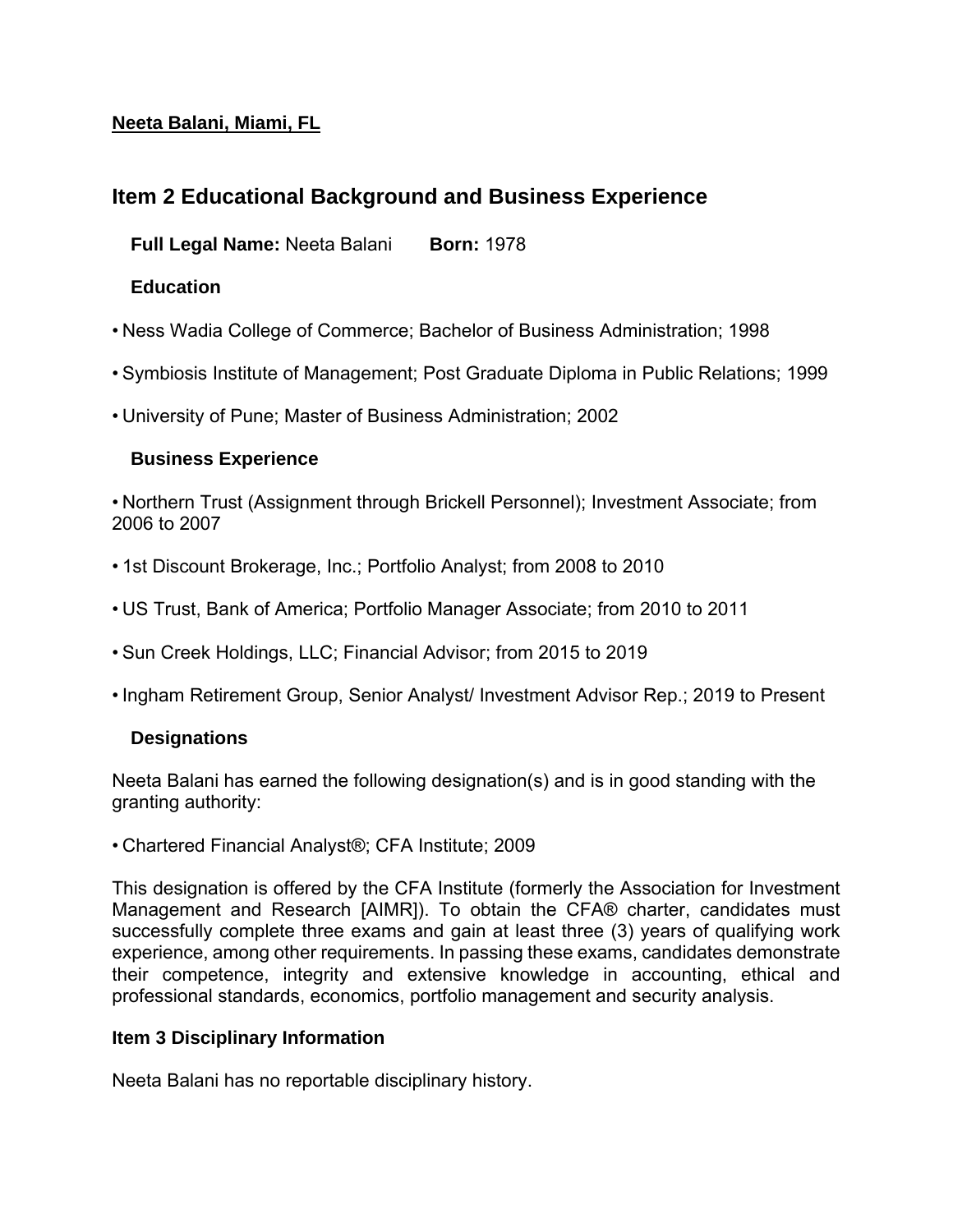#### **Item 4 Other Business Activities**

#### **A. Investment-Related Activities**

          1. Neeta Balani is not engaged in any other investment-related activities.

          2. Neeta Balani does not receive commissions, bonuses or other compensation on the sale of securities or other investment products.

#### **B. Non Investment-Related Activities**

Neeta Balani is not engaged in any other business or occupation that provides substantial compensation or involves a substantial amount of his or her time.

### **Item 5 Additional Compensation**

Neeta Balani does not receive any economic benefit from a non-advisory client for the provision of advisory services.

### **Item 6: Supervision**

**Supervisor:** Todd J. Levy

**Title:** AIFA, QKA, Chief Investment Officer

**Phone Number:** (305) 671-2200

Todd J. Levy and other individuals as designated regularly review the accounts for which Ms. Neeta Balani provides Investment advisory services to monitor suitability of recommendations and compliance with regulatory and internal procedures. In addition, Mr. Levy directs the internal investment committee to review qualified plan and high net worth client holdings relative to Investment Policy Statement (IPS) criteria to determine watch list or replacement fund recommendations. Formal investment committee meetings are held quarterly and ongoing capital markets meetings and conference calls with asset managers are held on a continuous and ongoing basis.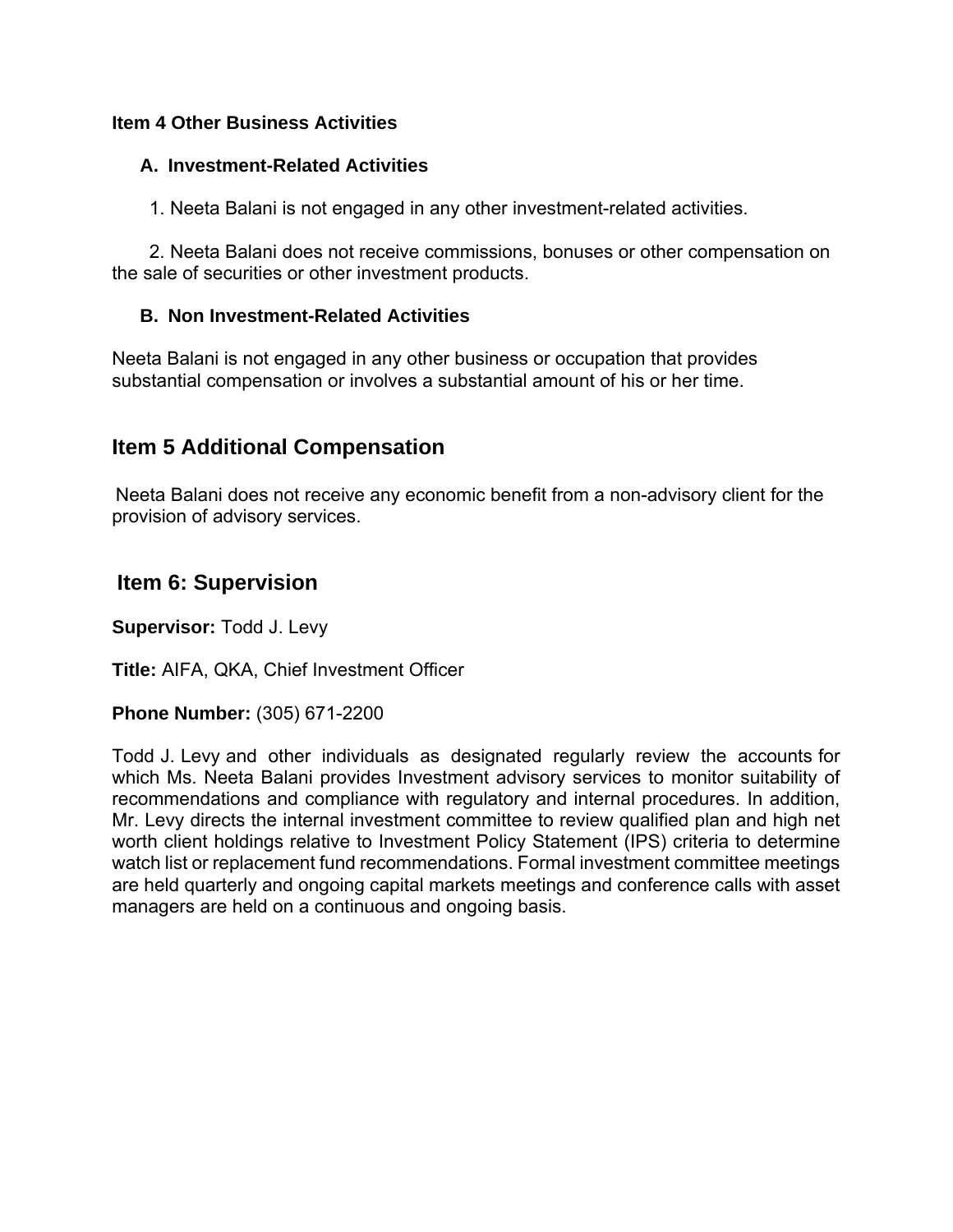### **Melissa Banaszak, Miami, FL**

# **Item 2: Educational Background and Business Experience**

**Full Legal Name:** Emmanuelle Melissa Banaszak **Born:** 1985

### **Education**

• University of Miami; BBA, International Finance & Marketing, English, Cum Laude; 2006

#### **Business Experience**

• Ingham Retirement Group; Investment Analyst; from 2007 to Present

## **Item 3: Disciplinary Information**

Ms. Banaszak has no reportable disciplinary history.

## **Item 4: Other Business Activities**

Ms. Banaszak, as an employee of Ingham Retirement Group, also provides pension consulting services, pension administration and record keeping services to retirement plans and plan sponsors. There are no conflicts of interest nor does Ms. Banaszak earn any additional compensation from these clients for providing these services.

## **Item 5: Additional Compensation**

Ms. Banaszak does not receive any economic benefit from a non-advisory client for the providing of advisory services.

## **Item 6: Supervision**

**Supervisor:** Todd J. Levy

**Title:** AIFA, QKA, Chief Investment Officer

**Phone Number:** (305) 671-2200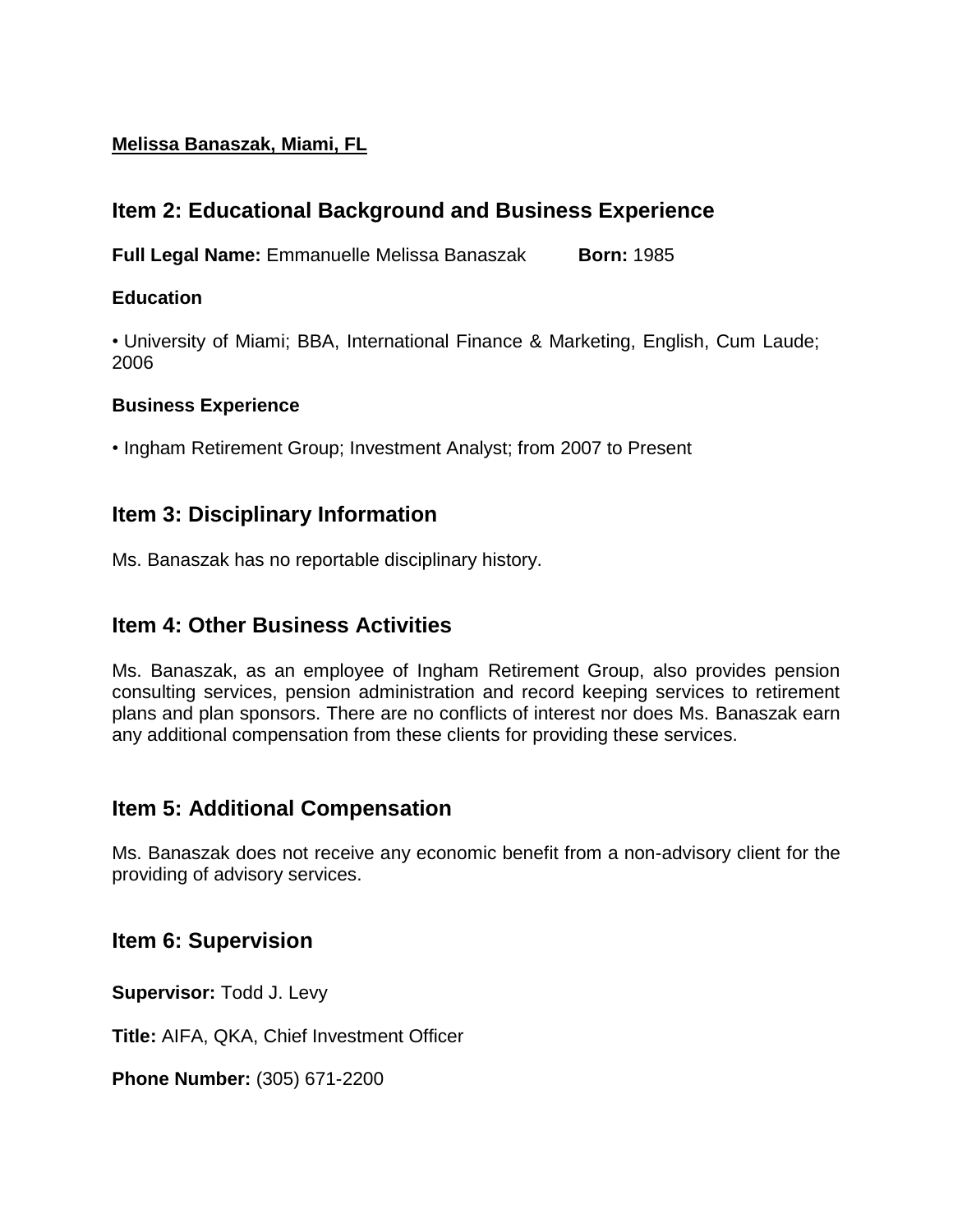Todd J. Levy and other individuals as designated regularly review the accounts for which Ms. Banaszak provides Investment advisory services to monitor suitability of recommendations and compliance with regulatory and internal procedures. In addition, Mr. Levy directs the internal investment committee to review qualified plan and high net worth client holdings relative to Investment Policy Statement (IPS) criteria to determine watch list or replacement fund recommendations. Formal investment committee meetings are held quarterly and ongoing capital markets meetings and conference calls with asset managers are held on a continuous and ongoing basis.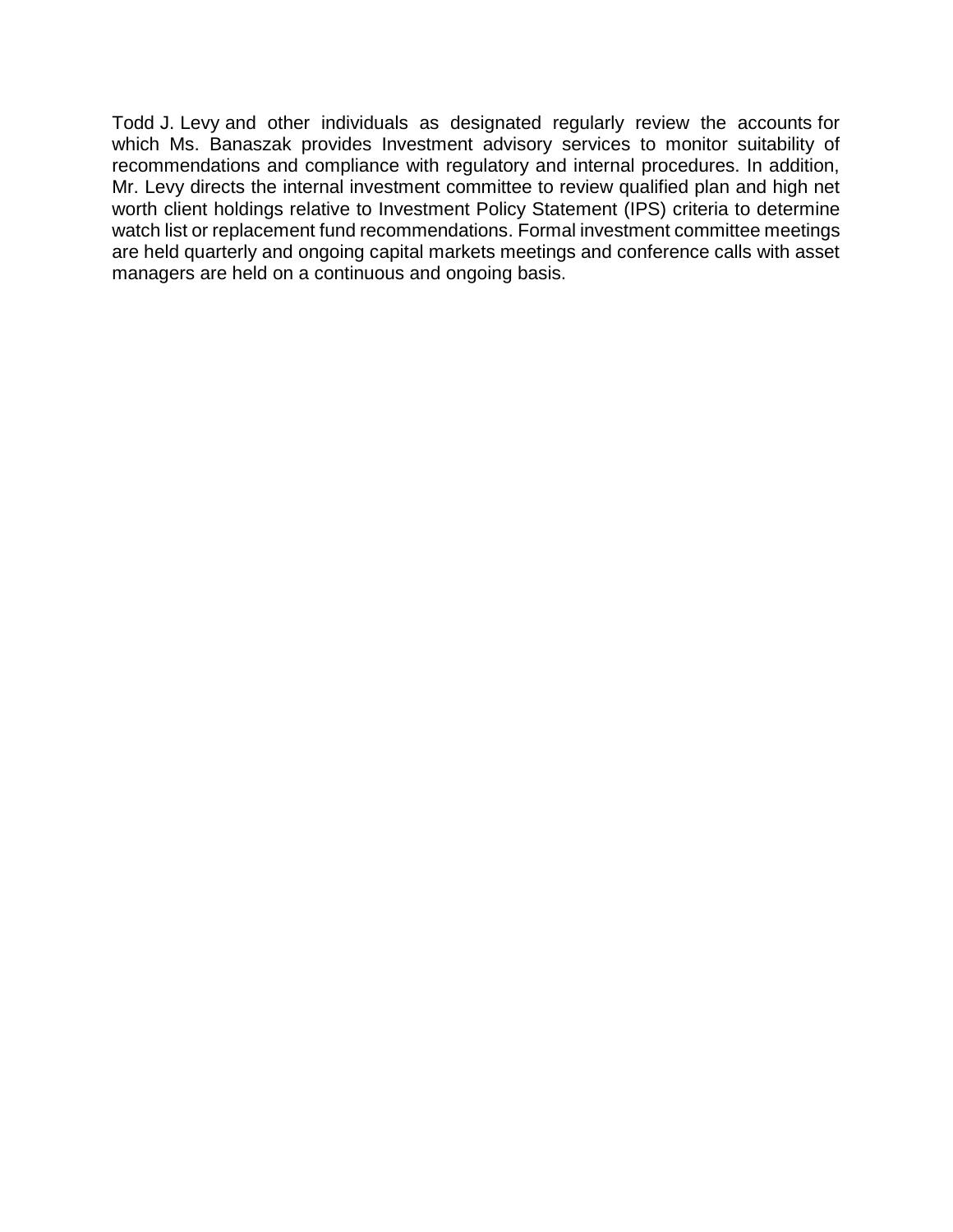### **Stephen Coombs, Miami, FL**

# **Item 2 Educational Background and Business Experience**

     **Full Legal Name:** Stephen Curtis Coombs          **Born:** 1971

#### **Education**

- University of Memphis, TN; B.S. in Business, Accounting; 1993
- Evangelical Christian School, Cordova, TN; 1989

#### **Business Experience**

- Ingham Retirement Group, Senior Pension Administrator Rep.; July 2019 to Present
- Brewster & Brewster, Inc.; Senior Administrator/Consultant; Nov. 2015 to April 2017
- Plan Administration & Consulting, LLC; Director of Plan Administration; June 1995 to Nov. 2015
- First Mercantile/Member of Massmutual; Director of Plan Administration; from June 1995 to Nov. 2015
- Morgan Keegan; Fixed Income Research Analyst; from January 1994 to June 1995

### **Designations**

Stephen Coombs has earned the following designations and is in good standing with the granting authority:

• QKA; ASSPA, Arlington, VA; 2006

The QKA credential is the national standard for all professionals working with 401(k) retirement plans. Attaining the QKA credential illustrates commitment to the profession and competence in DC plan administration.

• QPA; ASSPA, Arlington, VA; 2009

The Qualified Pension Administrator (QPA) credential was created by ASPPA to recognize professionals who are qualified to perform the technical and administrative functions of qualified plan administration. QPAs assist employers, actuaries, and consultants in performing functions such as determination of eligibility benefits, computation of benefits, plan recordkeeping, trust accounting and disclosure, and compliance requirements.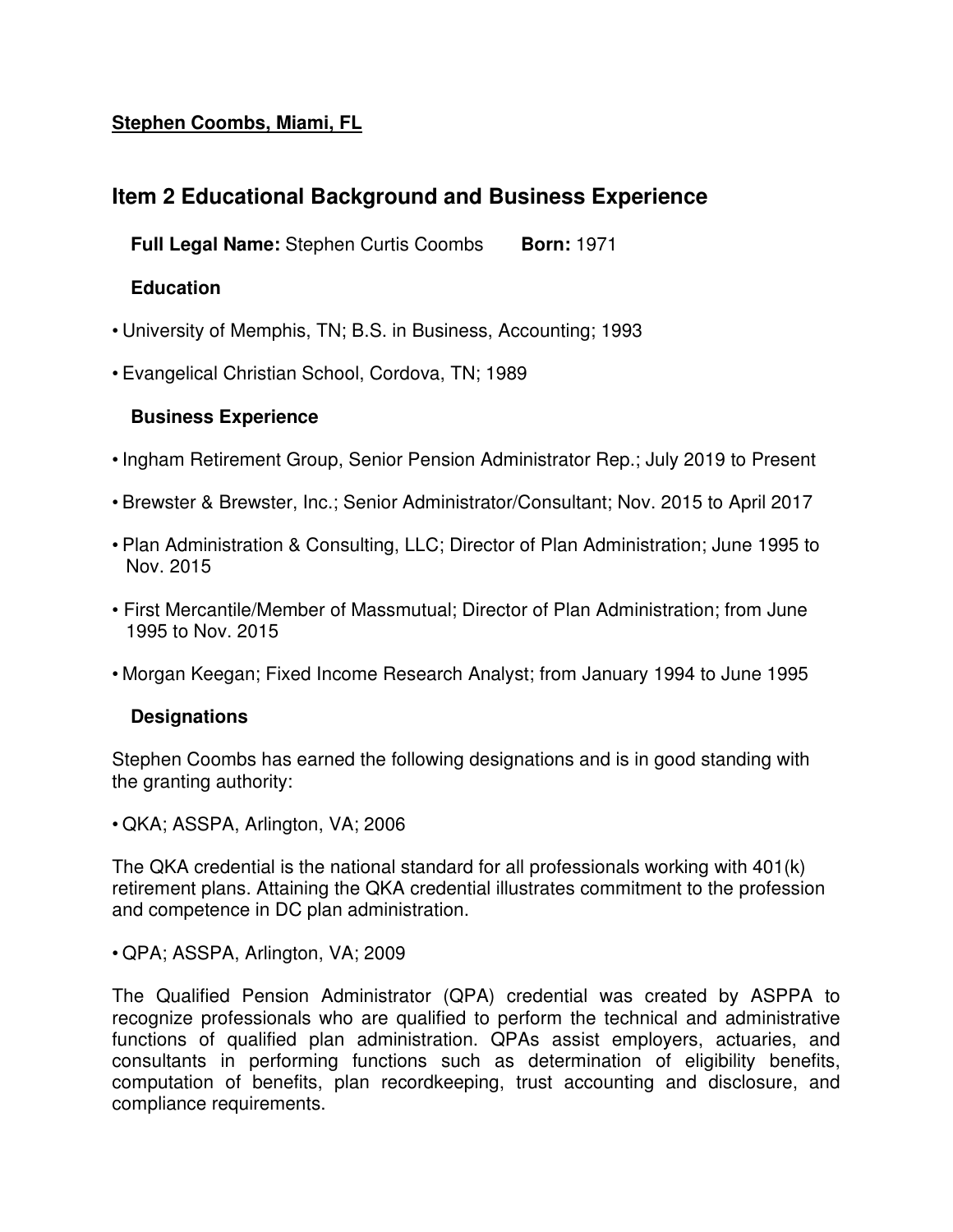• CPC; ASPPA, Arlington, VA; 2017

The Certified Pension Consultant (CPC) credential is conferred by ASPPA to benefits professionals working in plan administration, pension actuarial administration, insurance and financial planning. CPCs work alongside employers to formulate, implement, administer and maintain qualified retirement plans. The CPC is the capstone credential, or highest credential, currently conferred by ASPPA.

## **Item 3 Disciplinary Information**

Mr. Coombs has no reportable disciplinary history.

## **Item 4 Other Business Activities**

Mr. Coombs, as an employee of Ingham Retirement Group, also provides pension consulting services, pension administration and record keeping services to retirement plans and plan sponsors. There are no conflicts of interest nor does Mr. Coombs earn any additional compensation from these clients for providing these services.

## **Item 5 Additional Compensation**

Mr. Coombs does not receive any economic benefit from a non-advisory client for the provision of advisory services.

## **Item 6: Supervision**

**Supervisor:** Kenneth G. Ingham

**Title:** President & CEO

**Phone Number:** (305) 671-2200

Kenneth G. Ingham and other individuals as designated regularly review the accounts for which Mr. Coombs provides investment advisory services to monitor suitability or recommendations and compliance with regulatory and internal procedures. In addition, Mr. Ingham directs the internal investment committee to review qualified plan and high net worth client holdings relative to Investment Policy Statement (IPS) criteria to determine watch list or replacement fund recommendations. Formal investment committee meetings are held quarterly and ongoing capital markets meetings and conference calls with asset managers are held on a continuous and ongoing basis.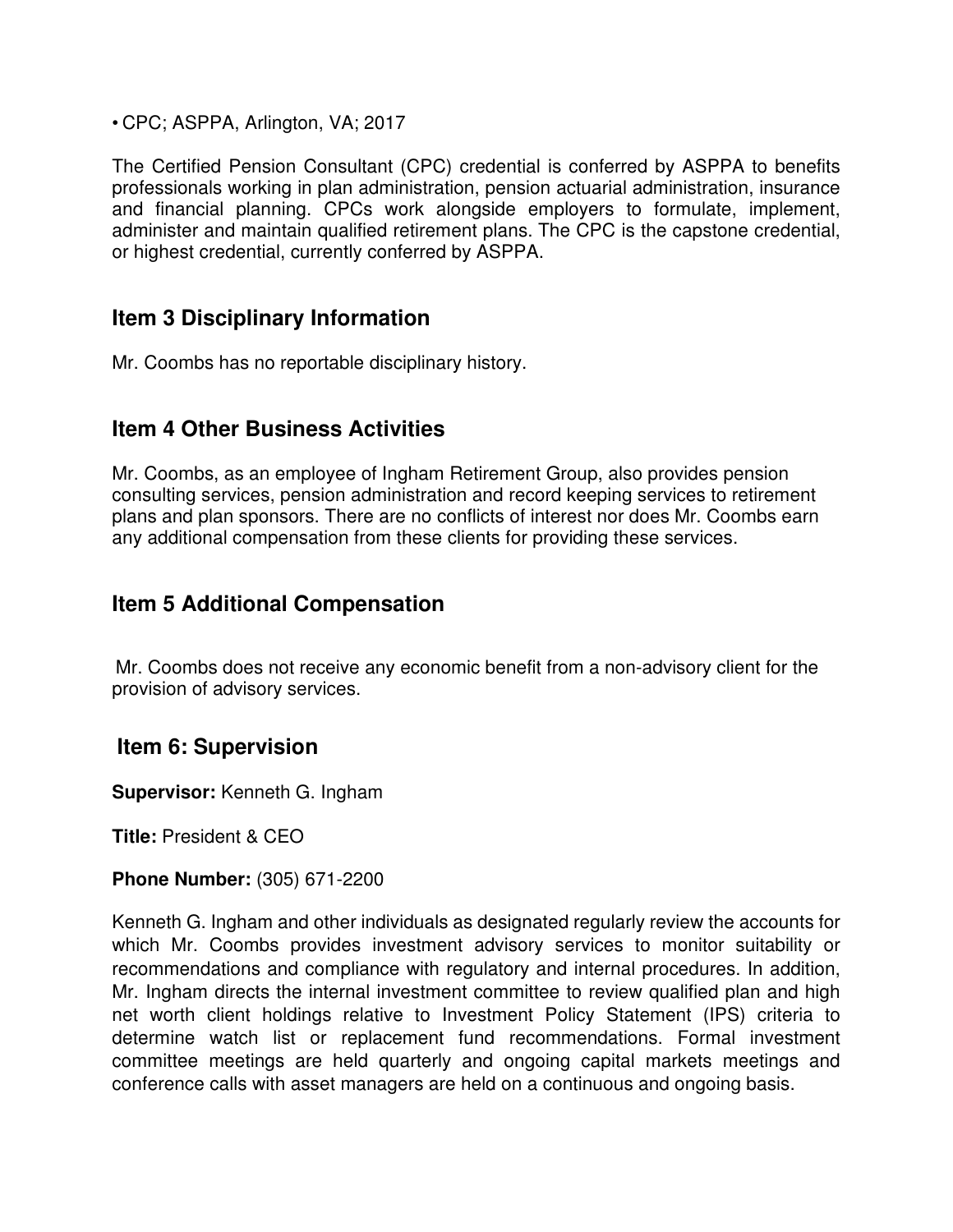#### **Marc J. Eichberg, Miami, FL**

# **Item 2: Educational Background and Business Experience**

**Full Legal Name:** Marc J. Eichberg **Born:** 1957

### **Education**

• University of Miami; BBA, Accounting; 1979

### **Business Experience**

• Ingham Retirement Group; Principal & Pension Consultant; from 1991 to Present

### **Designation**

Marc J. Eichberg has earned the following designation(s) and is in good standing with the granting authority:

• CPA; Florida Institute of Certified Public Accountants; 1981

This designation is offered by the Florida Division of Certified Public Accounting. To obtain the CPA designation candidates must pass all four parts of the CPA Examination and have one year work experience under the supervision of a licensed CPA. Candidates must complete 150 credit hours with at least 36 hours in several core accounting areas.

• CPA; American Institute of Certified Public Accountants; 1982

# **Item 3: Disciplinary Information**

Mr. Eichberg has no reportable disciplinary history.

# **Item 4: Other Business Activities**

Certain investment products may pay commissions to registered representatives. While receiving commissions might provide an incentive to recommend products based on the compensation received, rather than on the client's needs, Ingham Retirement Group avoids any conflict by reducing or offsetting asset based fees charged to the Client. Mr. Eichberg, as a shareholder in Ingham Retirement Group, also provides pension consulting services, pension administration and record keeping services to retirement plans and plan sponsors. Mr. Eichberg sometimes earns additional compensation from Ingham Retirement Group in connection with providing these services to Clients.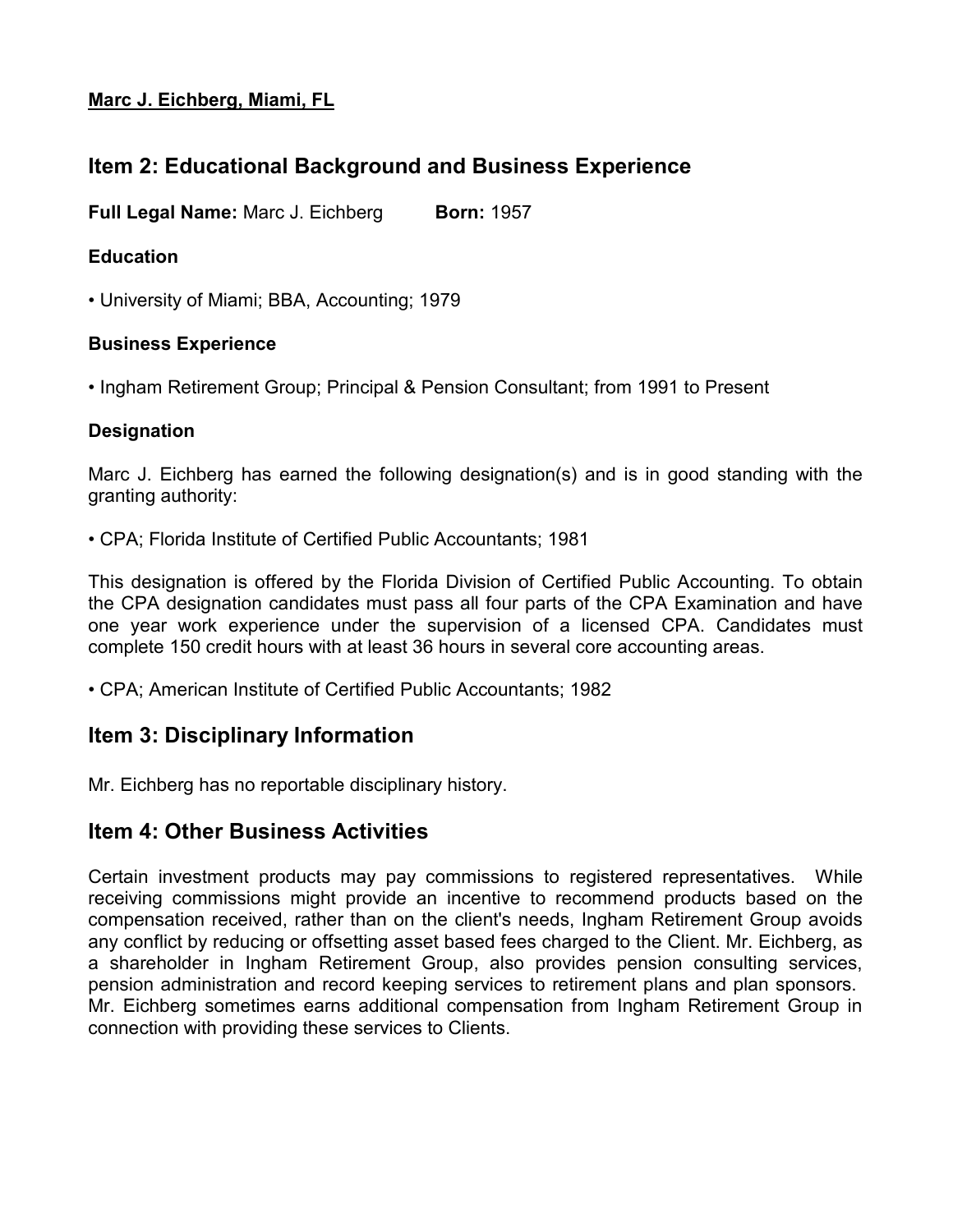## **Item 5: Additional Compensation**

Mr. Eichberg does not receive any economic benefit from a non-advisory client for the providing of advisory services.

### **Item 6: Supervision**

**Supervisor:** Kenneth G. Ingham

**Title:** President & CEO

**Phone Number:** (305) 671-2200

Kenneth G. Ingham and other individuals as designated regularly review the accounts for which Mr. Eichberg provides investment advisory services to monitor suitability of recommendations and compliance with regulatory and internal procedures. In addition, Mr. Ingham directs the internal investment committee to review qualified plan and high net worth client holdings relative to Investment Policy Statement (IPS) criteria to determine watch list or replacement fund recommendations. Formal investment committee meetings are held quarterly and ongoing capital markets meetings and conference calls with asset managers are held on a continuous and ongoing basis*.*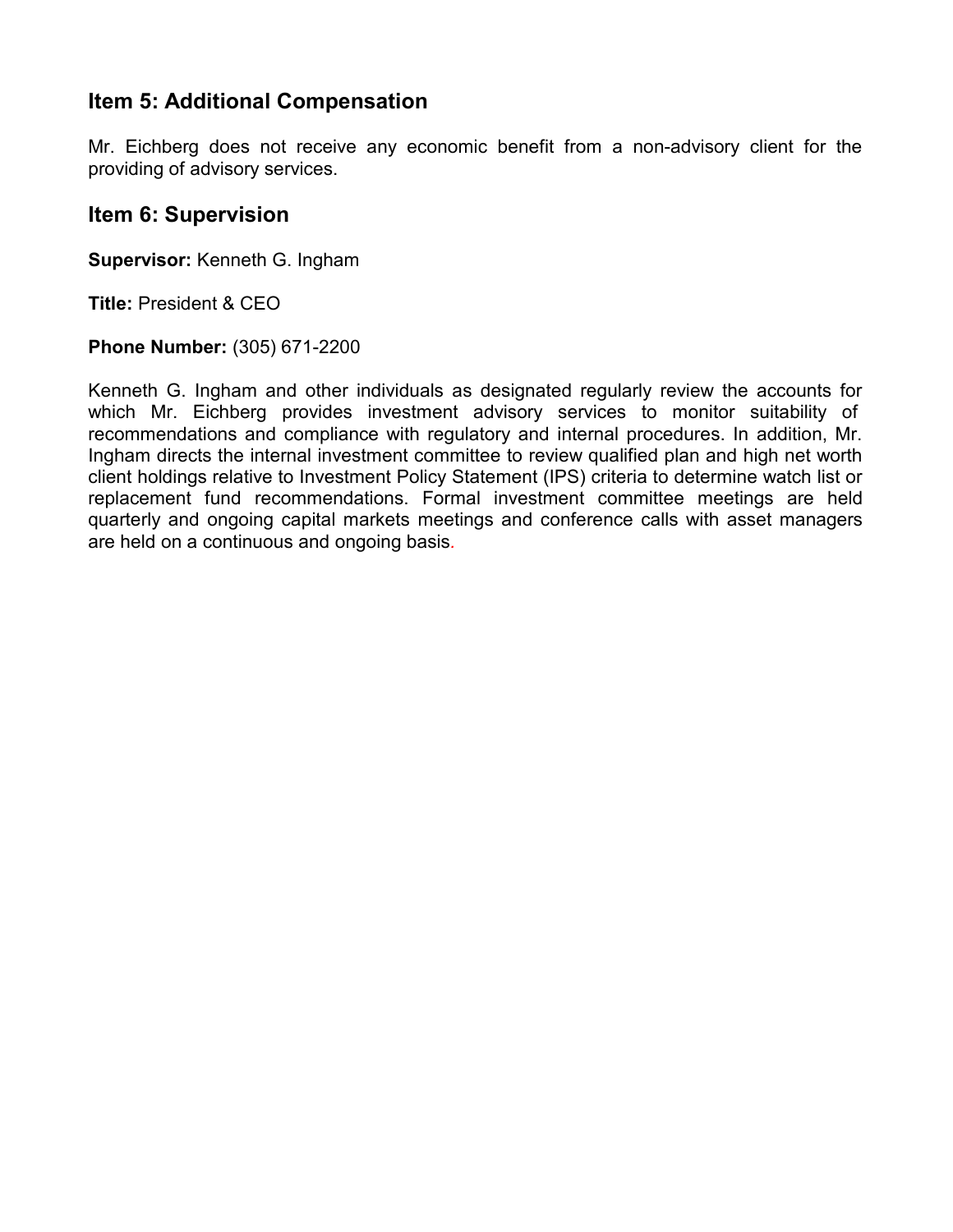### **Kenneth G. Ingham, Miami, FL**

## **Item 2: Educational Background and Business Experience**

**Full Legal Name:** Kenneth G. Ingham **Born:** 1948

#### **Education**

• University of Miami; BBA, Business Administration; 1971

#### **Business Experience**

• Ingham Retirement Group; President & CEO; from 1990 to Present

#### **Designations**

Kenneth G. Ingham has earned the following designations and is in good standing with the granting authority:

• Enrolled Actuary; Joint Board for the Enrollment of Actuaries; 1976

An Enrolled Actuary is any individual who has satisfied the standards and qualifications as set forth in the regulations of the Joint Board for the Enrollment of Actuaries as, amended, and who has been approved by the Joint Board to perform actuarial services required under the Employee Retirement Income Security Act of 1974 (ERISA).

• MSPA; Member of the American Society of Pension Actuaries; 1976

Applicants successfully completing the three examinations required for Enrolled Actuary status [A-1 (EA-1), A-2 (EA-2A) and A-3 (EA-2B)] with at least three years retirement plan related experience may apply for the MSPA credential.

• M.A.A.A.; Member of the American Academy of Actuaries; 1979

Must be a member in one or more of the following: Associateship in the Casualty Actuarial Society, associateship in the Society of Actuaries, M.S.P.A. or F.S.P.A. in the American Society of Pension Professionals and Actuaries, membership in the Conference of Consulting Actuaries or enrolled actuary status under Title 3, Section C of the Employee Retirement Income Security Act of 1974.

• AIFA-Accredited Investment Fiduciary Analyst; Center for Fiduciary Studies, University of Pittsburgh - 2006

This designation is offered by the Center for Fiduciary Studies. To obtain the AIFA Designation, candidates must successfully attain the AIF designation which consists of one exam and a three day intensive classroom program, complete a case study and pass an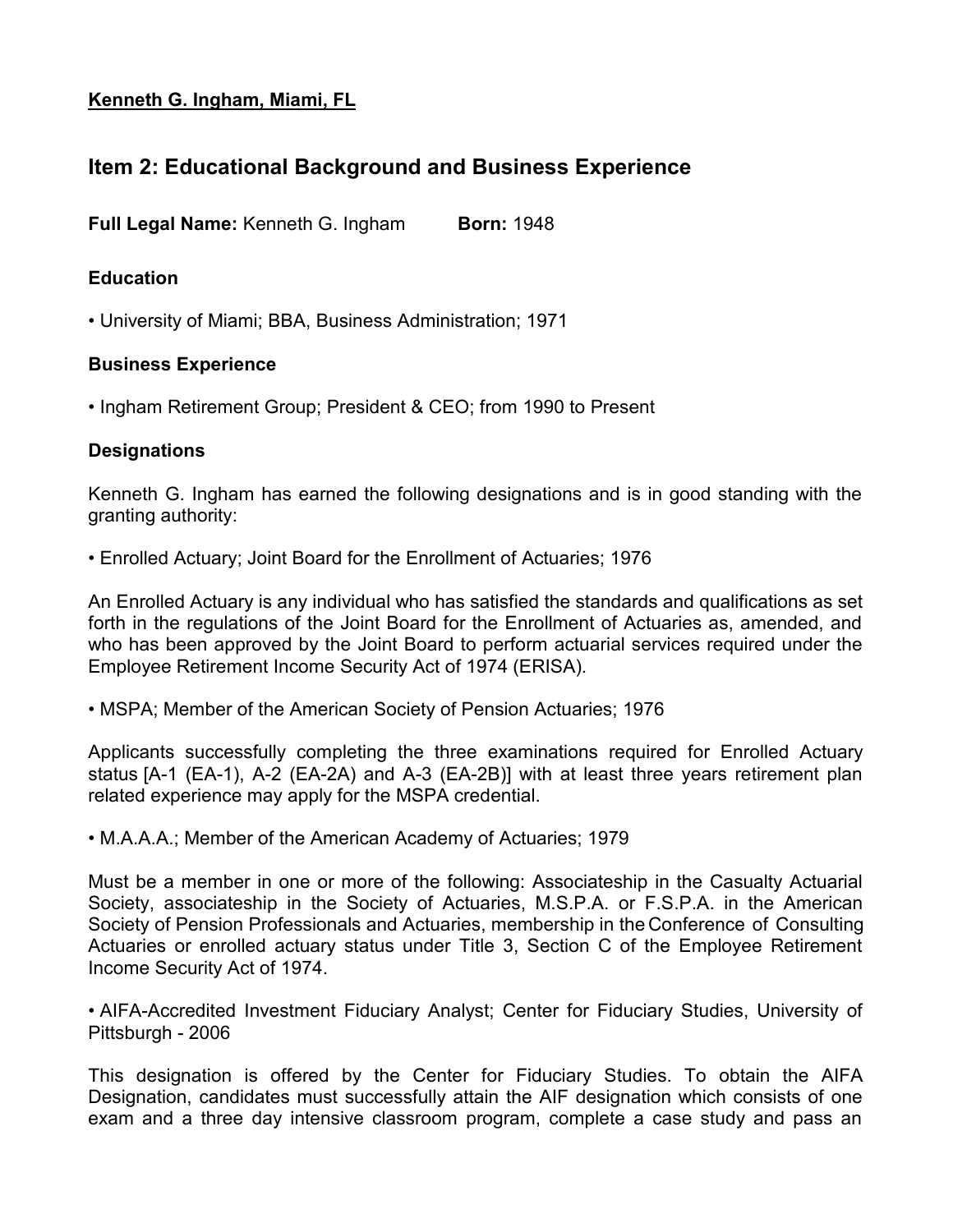additional exam. In passing these exams, candidates must demonstrate their competence, integrity and extensive knowledge of the best practices for managing the fiduciary investment process.

## **Item 3: Disciplinary Information**

Kenneth G. Ingham has no reportable disciplinary history.

## **Item 4: Other Business Activities**

Mr. Ingham receives commissions, bonuses or other compensation on the sale of securities or other investment products. Certain investment products pay commissions to Registered Representatives. While receiving commissions might provide an incentive to recommend products based on the compensation received, rather than on the client's needs, Ingham Retirement Group avoids any conflict by reducing or offsetting asset based fees charged to the Client. Mr. Ingham, as a shareholder in Ingham Retirement Group, also provides pension consulting services, pension administration and record keeping services to retirement plans and plan sponsors. Mr. Ingham sometimes earns additional compensation from Ingham Retirement Group in connection with providing these services to clients.

## **Item 5: Additional Compensation**

Kenneth G. Ingham does not receive any economic benefit from a non-advisory client for the providing of advisory services.

## **Item 6: Supervision**

As President and Chief Executive Officer, Kenneth G. Ingham reports to the Board of Directors and is responsible for supervision of all employees of the firm. He may be reached at (305) 671-2200.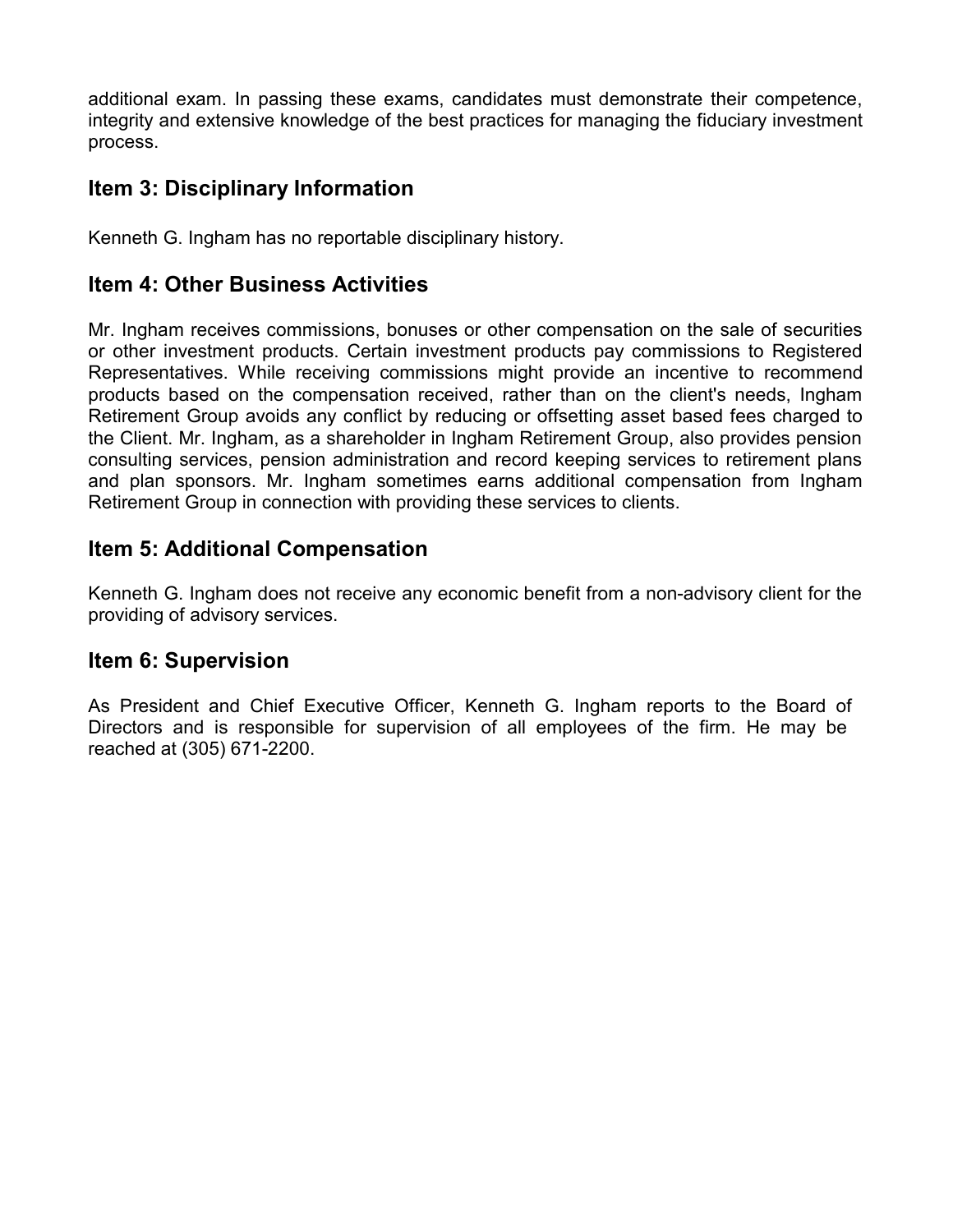#### **Jennifer Ingham-Shelley, Miami, FL**

# **Item 2: Educational Background and Business Experience**

**Full Legal Name:** Jennifer Ingham-Shelley **Born:** 1975

### **Education**

- University of Virginia; 1994 -1996
- University of Miami; BA, Entrepreneurship, minor in Management & Marketing; 1996 -1998

### **Business Experience**

- Ingham Retirement Group; Client Relationship Manager; from 03/2009 to Present
- Ingham Group; Marketing Coordinator, from 04/2002 to 03/2005

### **Designations**

• AIF; Center for Fiduciary Studies, University of Pittsburgh; 2010

This designation is offered by the Center for Fiduciary Studies. To obtain the AIF Designation, candidates must successfully complete one difficult exam and a two day intensive classroom program. In passing this exam, candidates must demonstrate their competence, integrity and extensive knowledge of the best practices for managing the fiduciary investment process.

# **Item 3: Disciplinary Information**

Ms. Ingham-Shelley has no reportable disciplinary history.

# **Item 4: Other Business Activities**

Ms. Ingham-Shelley, as an employee of Ingham Retirement Group, also provides pension consulting services, pension administration and record keeping services to retirement plans and plan sponsors. There are no conflicts of interest nor does Ms. Ingham-Shelley earn any additional compensation from these clients for providing these services.

# **Item 5: Additional Compensation**

Ms. Ingham-Shelley does not receive any economic benefit from a non-advisory client for the providing of advisory services.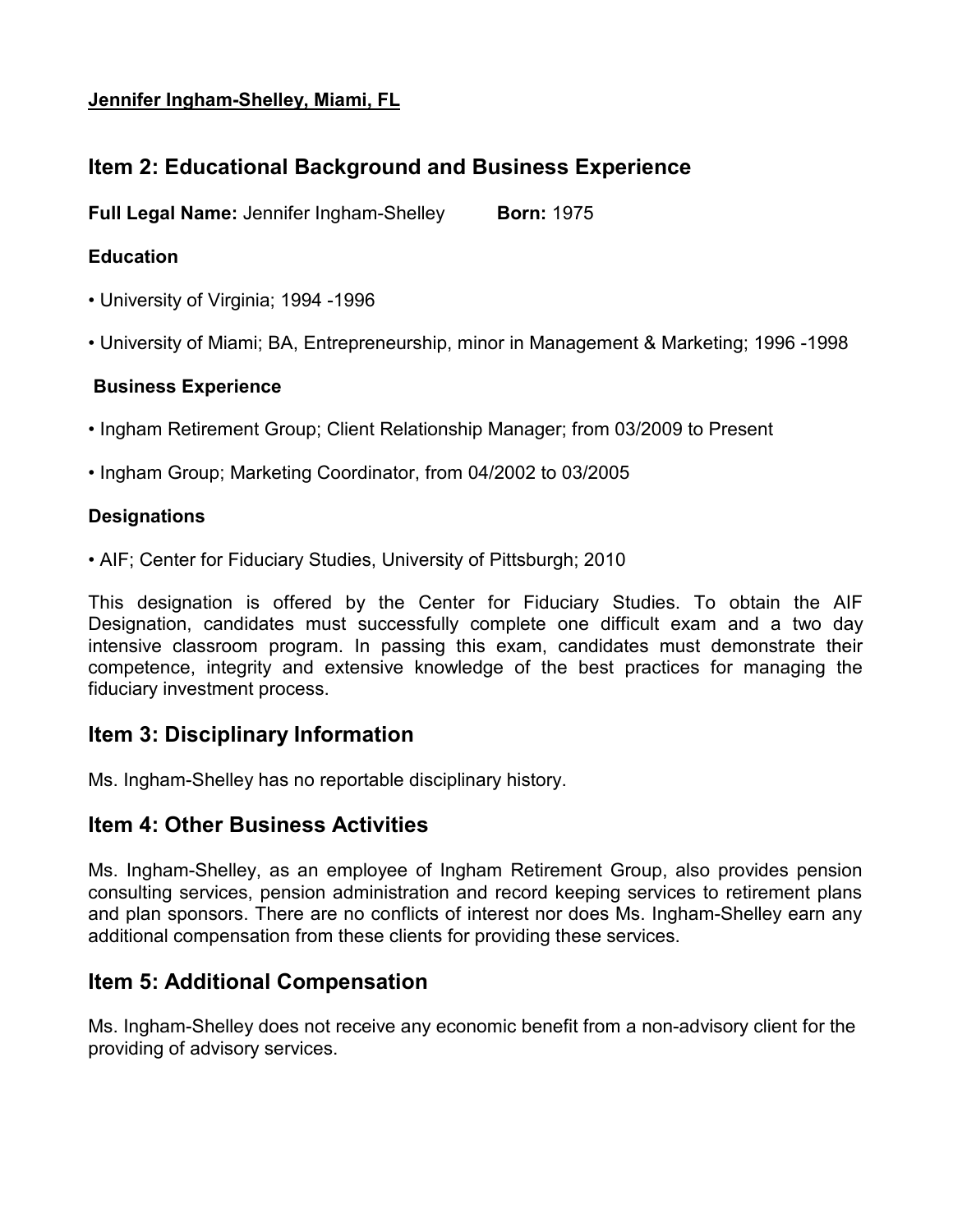## **Item 6: Supervision**

**Supervisor:** Kenneth G. Ingham

**Title:** President & CEO

#### **Phone Number:** (305) 671-2200

Kenneth G. Ingham and other individuals as designated regularly review the accounts for which Ms. Ingham-Shelley provides investment advisory services to monitor suitability of recommendations and compliance with regulatory and internal procedures. In addition, Mr. Ingham directs the internal investment committee to review qualified plan and high net worth client holdings relative to Investment Policy Statement (IPS) criteria to determine watch list or replacement fund recommendations. Formal investment committee meetings are held quarterly and ongoing capital markets meetings and conference calls with asset managers are held on a continuous and ongoing basis*.*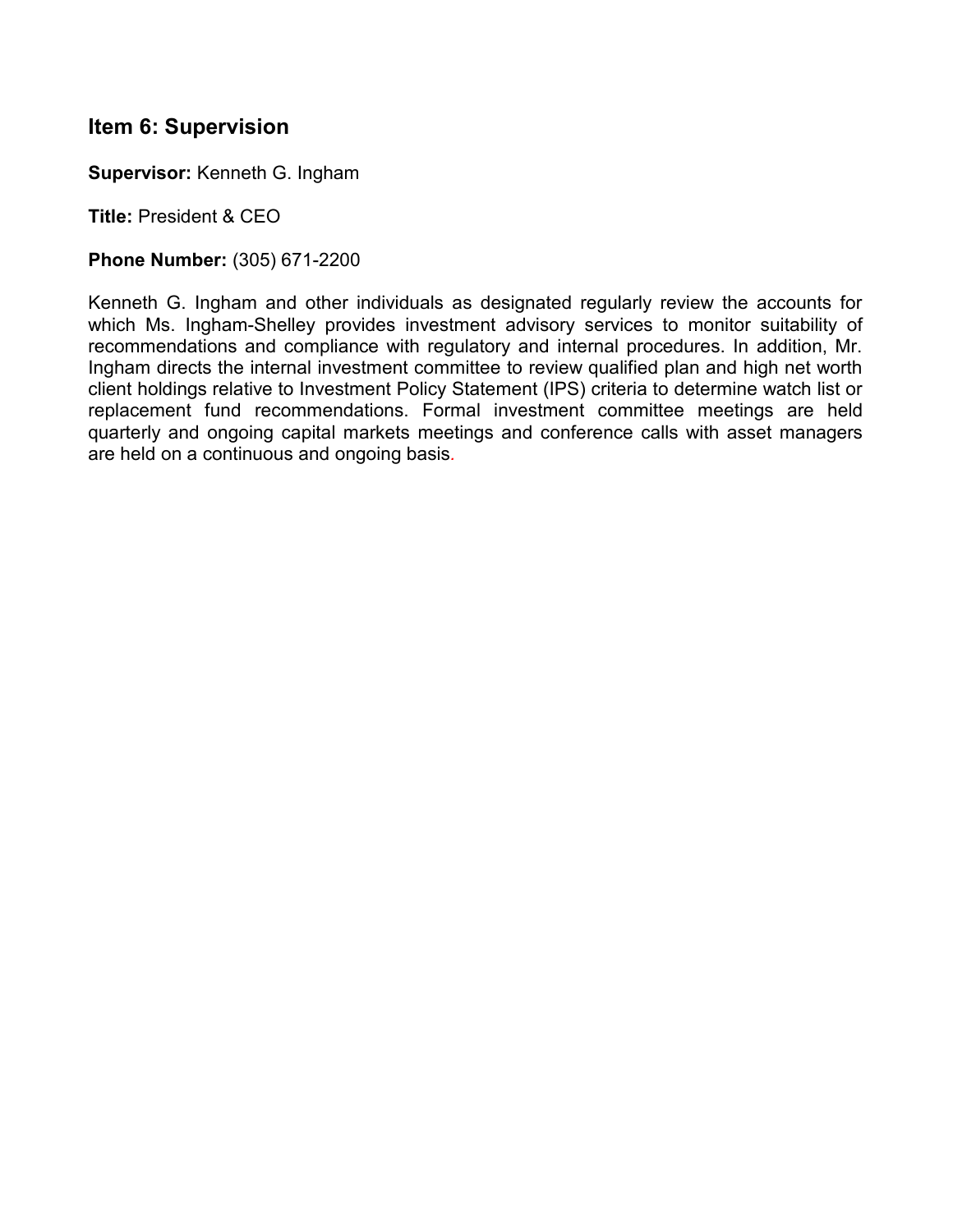### **Todd J. Levy, Miami, FL**

# **Item 2: Educational Background and Business Experience**

**Full Legal Name:** Todd J. Levy **Born:** 1974

#### **Education**

• Syracuse University; B.A. Finance, Finance; 1996

#### **Business Experience**

• Ingham Retirement Group; Investment Consultant; from 2005 to Present

#### **Designations**

Todd J. Levy has earned the following designations and is in good standing with the granting authority:

• AIFA; Center for Fiduciary Studies, University of Pittsburgh; 2007

This designation is offered by the Center for Fiduciary Studies. To obtain the AIFA Designation, candidates must successfully attain the AIF designation which consists of one exam and a three day intensive classroom program, complete a case study and pass an additional exam. In passing these exams, candidates must demonstrate their competence, integrity and extensive knowledge of the best practices for managing the fiduciary investment process.

• QKA; American Society of Pension Actuaries; 2007

Earning ASPPA's QKA credential requires successful completion of the following exams: Retirement Plan Fundamentals Part 1 (RPF-1), Retirement Plan Fundamentals Part 2 (RPF-2), Defined Contribution Administrative Issues – Basic Concepts (DC-1) and Defined Contribution Administrative Issues – Compliance Issues (DC-2). A minimum of two years experience in retirement plan related matters is required along with completion of ASPPA's QKA examination series to be a candidate for this credential.

## **Item 3: Disciplinary Information**

Mr. Levy has no reportable disciplinary history.

## **Item 4: Other Business Activities**

Mr. Levy, as an employee of Ingham Retirement Group, also provides pension consulting services, pension administration and record keeping services to retirement plans and plan sponsors. Mr. Levy, as an employee of Ingham Retirement Group, also provides pension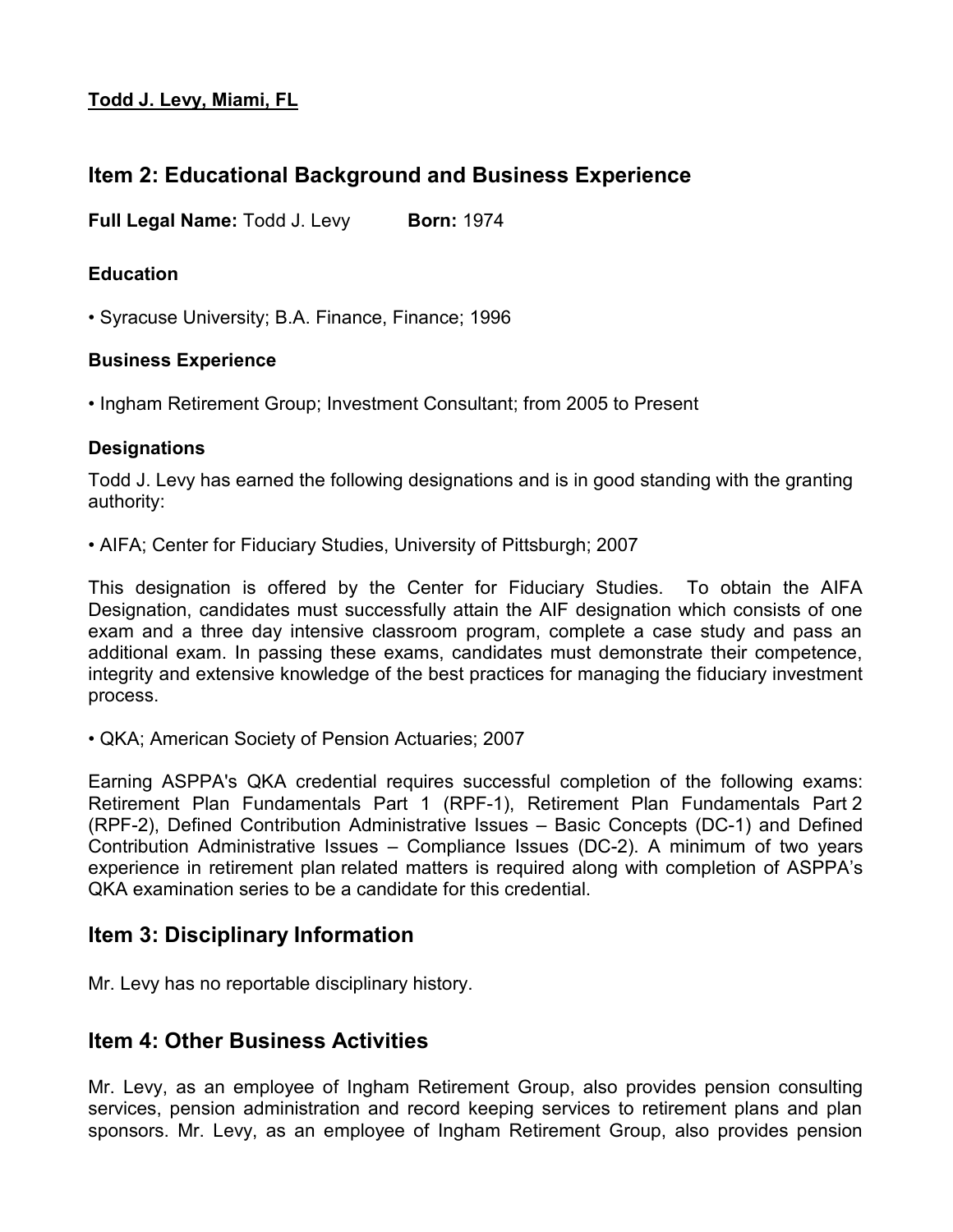consulting services, pension administration and record keeping services to retirement plans and plan sponsors. Mr. Levy sometimes earns additional compensation from Ingham Retirement Group in connection with providing these services to clients.

## **Item 5: Additional Compensation**

Mr. Levy does not receive any economic benefit from a non-advisory client for the providing of advisory services.

#### **Item 6: Supervision**

**Supervisor:** Kenneth G. Ingham

**Title:** President & CEO

#### **Phone Number:** (305) 671-2200

Kenneth G. Ingham and other individuals as designated regularly review the accounts for which Mr. Levy provides investment advisory services to monitor suitability of recommendations and compliance with regulatory and internal procedures. In addition, Mr. Ingham directs the internal investment committee to review qualified plan and high net worth client holdings relative to Investment Policy Statement (IPS) criteria to determine watch list or replacement fund recommendations. Formal investment committee meetings are held quarterly and ongoing capital markets meetings and conference calls with asset managers are held on a continuous and ongoing basis*.*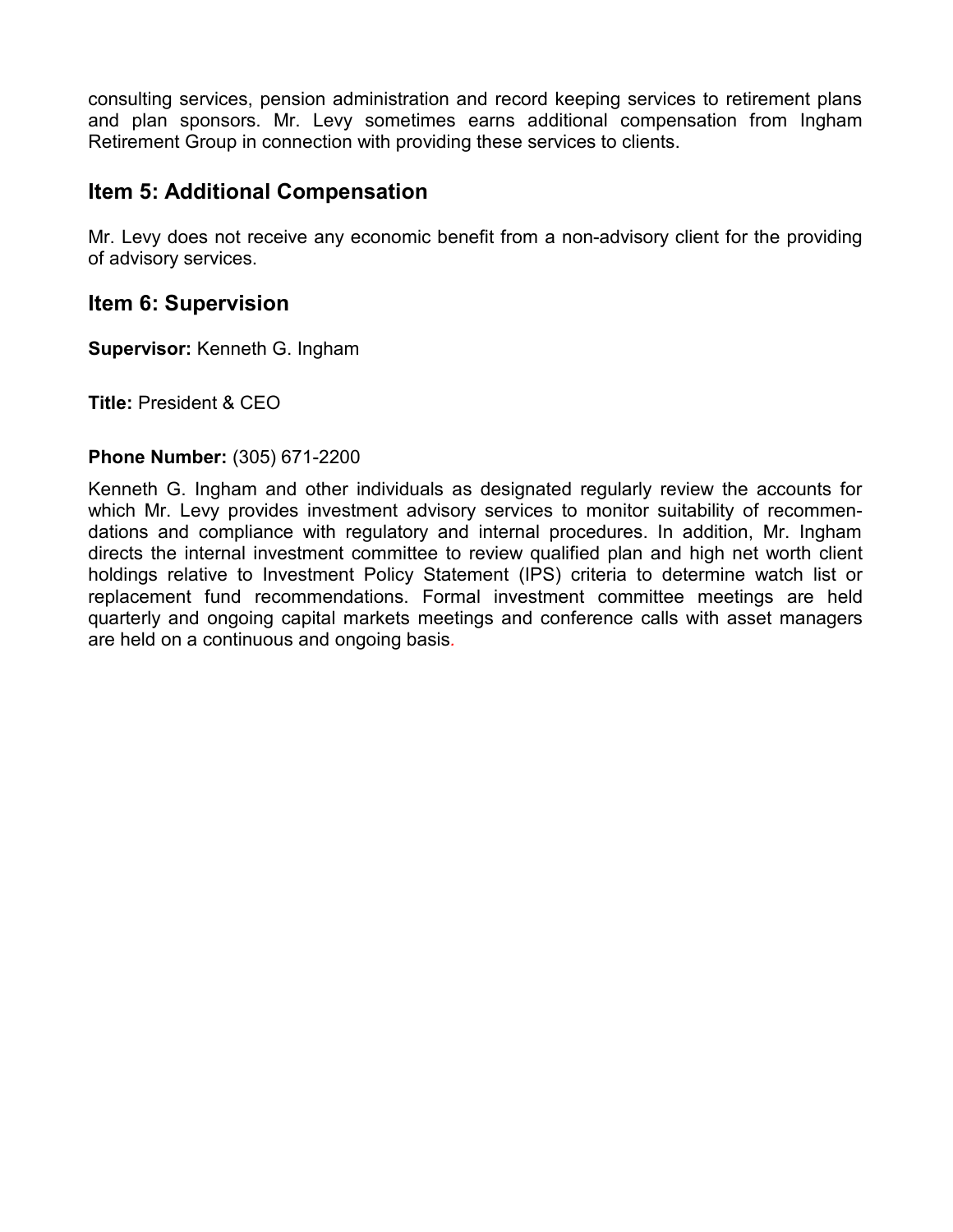### **Heidi Lee Miller, Miami, FL**

# **Item 2: Educational Background and Business Experience**

**Full Legal Name: Heidi Lee Miller Born: 1967** 

#### **Education**

• University of New Mexico; Bachelors, Arts and Science and Finance Concentration; 1990

#### **Business Experience**

- Ingham Retirement Group; Consultant; from 2007 to Present
- Ingham Retirement Group; Manager; from 1997 to 2007

#### **Designations**

Heidi Lee Miller has earned the following designations and is in good standing with the granting authority:

• AIF; Center for Fiduciary Studies, University of Pittsburgh; 2005

This designation is offered by the Center for Fiduciary Studies. To obtain the AIF Designation, candidates must successfully complete one difficult exam and a two day intensive classroom program. In passing this exam, candidates must demonstrate their competence, integrity and extensive knowledge of the best practices for managing the fiduciary investment process.

• QKA; American Society of Pension Actuaries; 2007

Earning ASPPA's QKA credential requires successful completion of the following exams: Retirement Plan Fundamentals Part 1 (RPF-1), Retirement Plan Fundamentals Part 2 (RPF-2), Defined Contribution Administrative Issues – Basic Concepts (DC-1) and Defined Contribution Administrative Issues – Compliance Issues (DC-2). A minimum of two years experience in retirement plan related matters is required along with completion of ASPPA's QKA examination series to be a candidate for this credential.

## **Item 3: Disciplinary Information**

Ms. Miller has no reportable disciplinary history.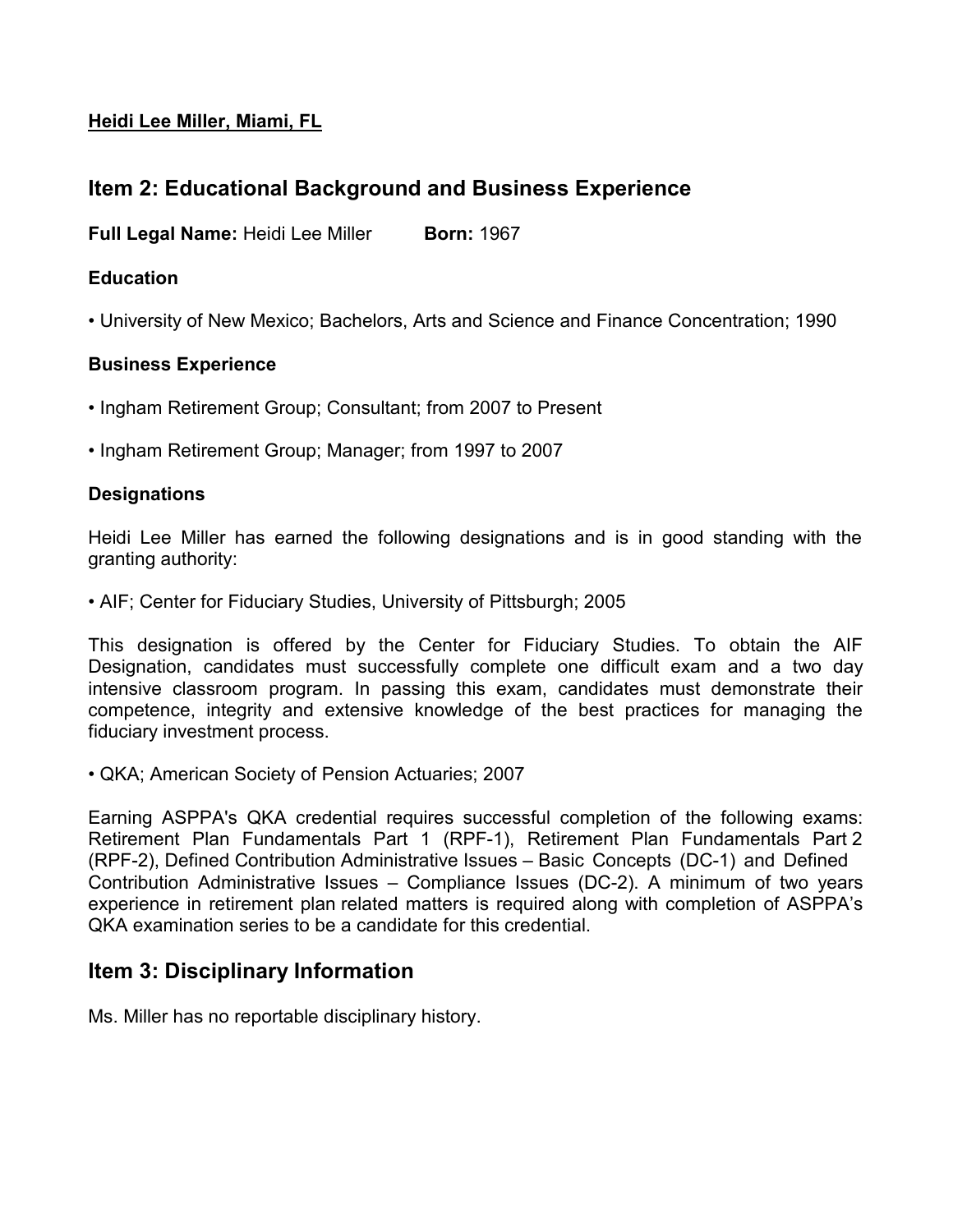## **Item 4: Other Business Activities**

Ms. Miller, as an employee of Ingham Retirement Group, also provides pension consulting services, pension administration and record keeping services to retirement plans and plan sponsors. There are no conflicts of interest nor does Ms. Miller earn any additional compensation from these clients for providing these services.

## **Item 5: Additional Compensation**

Ms. Miller does not receive any economic benefit from a non-advisory client for the providing of advisory services.

### **Item 6: Supervision**

**Supervisor:** Kenneth G. Ingham

**Title:** President & CEO

#### **Phone Number:** (305) 671-2200

Kenneth G. Ingham and other individuals as designated regularly review the accounts for which Ms. Miller provides investment advisory services to monitor suitability of recommendations and compliance with regulatory and internal procedures. In addition, Mr. Ingham directs the internal investment committee to review qualified plan and high net worth client holdings relative to Investment Policy Statement (IPS) criteria to determine watch list or replacement fund recommendations. Formal investment committee meetings are held quarterly and ongoing capital markets meetings and conference calls with asset managers are held on a continuous and ongoing basis*.*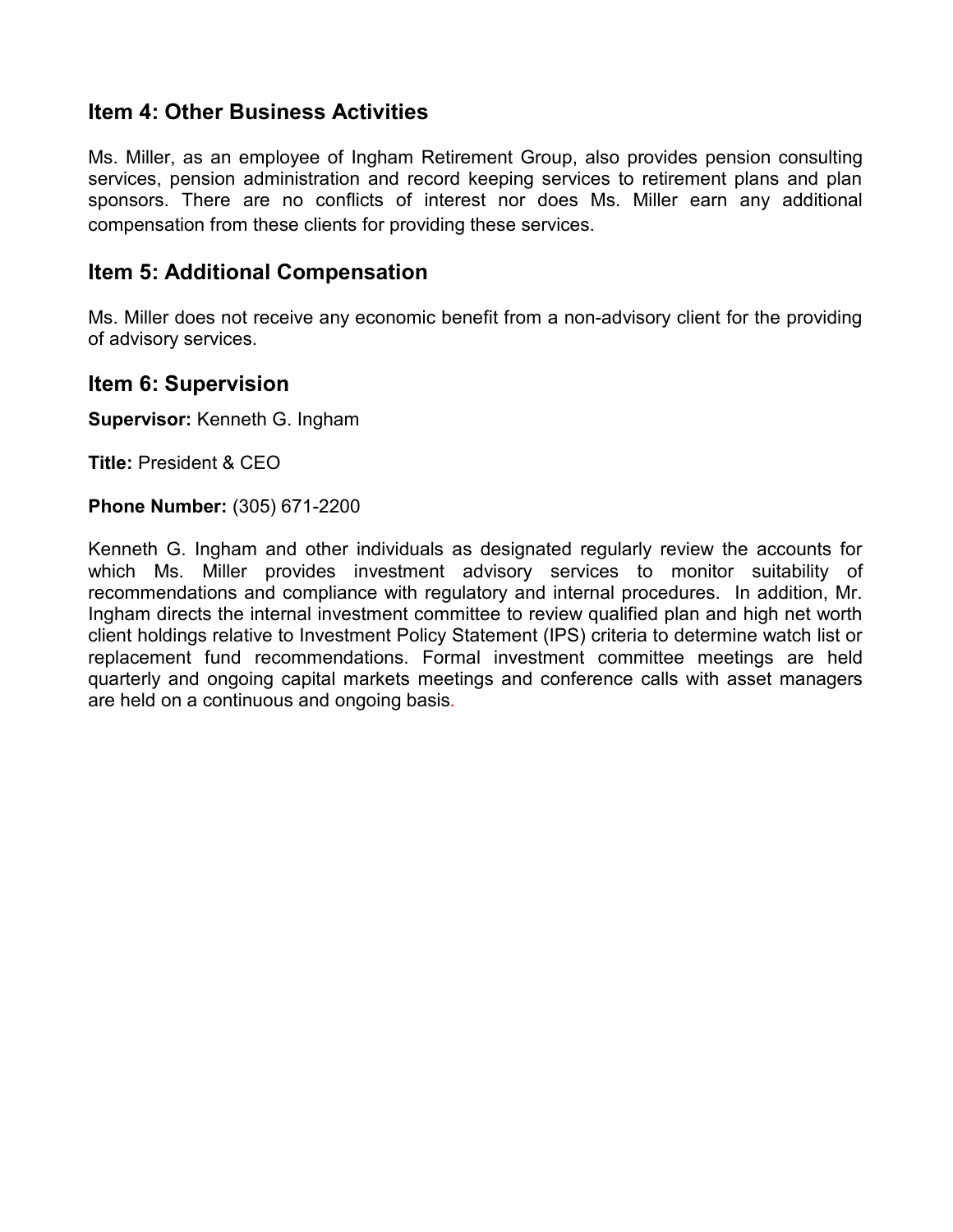### **Marlon Suarez, Miami, FL**

# **Item 2: Educational Background and Business Experience**

**Full Legal Name:** Marlon Suarez          **Born:** 1993

### **Education**

• Florida International University; Bachelor of Business Administration; 2020

### **Business Experience**

- Ingham Retirement Group; Client Service Administrator; January 2020 to Present
- Green Mountain Corp., Sales Associate, January 2013 to January 2020.

## **Item 3: Disciplinary Information**

Mr. Suarez has no reportable disciplinary history.

## **Item 4: Other Business Activities**

### **A. Investment-Related Activities**

- 1. Mr. Suarez is not engaged in any other investment-related activities.
- 2. Mr. Suarez does not receive commissions, bonuses or other compensation on the sale of securities or other investment products.

#### **B. Non Investment-Related Activities**

Mr. Suarez is not engaged in any other business or occupation that provides substantial compensation or involves a substantial amount of his time.